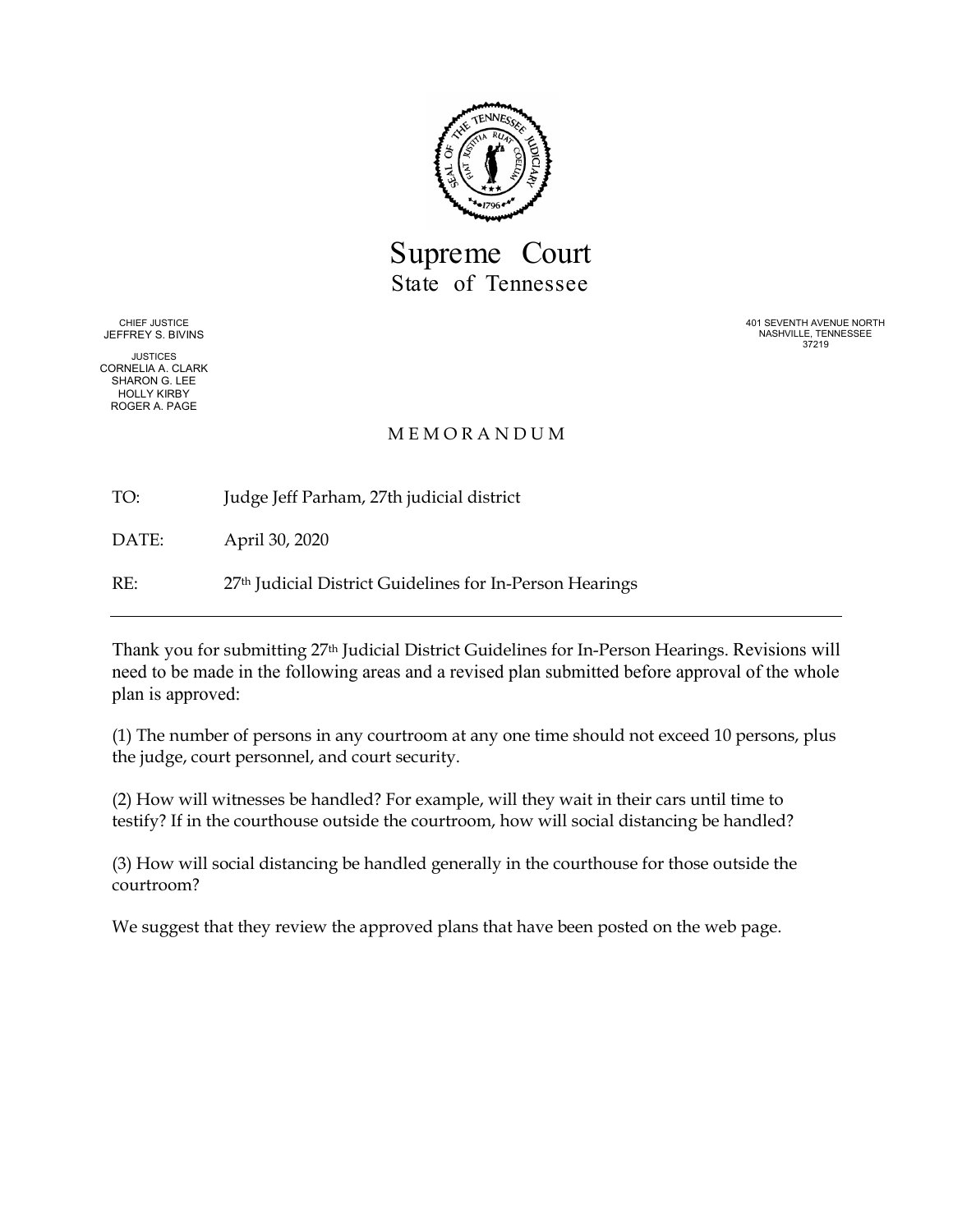### IN THE TWENTY SEVENTH JUDICIAL DISTRICT OF TENNESSEE

| IN RE:  |  |
|---------|--|
| 2020-02 |  |

\* STANDING ORDER:

COVID-19 PANDEMIC \*

#### MODIFICATION FOR IN-PERSON COURT HEARINGS

\_\_\_\_\_\_\_\_\_\_\_\_\_\_\_\_\_\_\_\_\_\_\_\_\_\_\_\_\_\_\_\_\_\_\_\_\_\_\_\_\_\_\_\_\_\_\_\_\_\_\_\_\_\_\_\_\_

\_\_\_\_\_\_\_\_\_\_\_\_\_\_\_\_\_\_\_\_\_\_\_\_\_\_\_\_\_\_\_\_\_\_\_\_\_\_\_\_\_\_\_\_\_\_\_\_\_\_\_\_\_\_\_\_\_

In Response to the COVID-19 pandemic the Tennessee Supreme Court on March 13, 2020 and as Amended on March 25, 2020, SUSPENDED "in-person" court proceedings, except under limited conditions. The restriction applied to trial courts of record, general sessions, juvenile courts, and municipal courts.

In accordance with the Tennessee Supreme Court order filed on April 24, 2020, the 27th Judicial District here by establishes the following protocols for implanting the gradual controlled return to "in-person" proceedings .

## **A. PERSONS PERMITTED TO APPEAR DURING "IN-PERSON" PROCEEDINGS**

### 1. GENERALLY

Subject to the safety protocols identified below, the Court will permit only the following persons to be present in the Courtroom during "in-person" proceedings:

- the immediate parties to the action and their counsel;
- persons allowed to attend by virtue of Tennessee Constitution Art. 1, §35 (c) - Victims of Criminal Offenses;
- permitted media as approved below; and
- personnel essential to the functions of the Court
- 2. MEDIA REQUESTS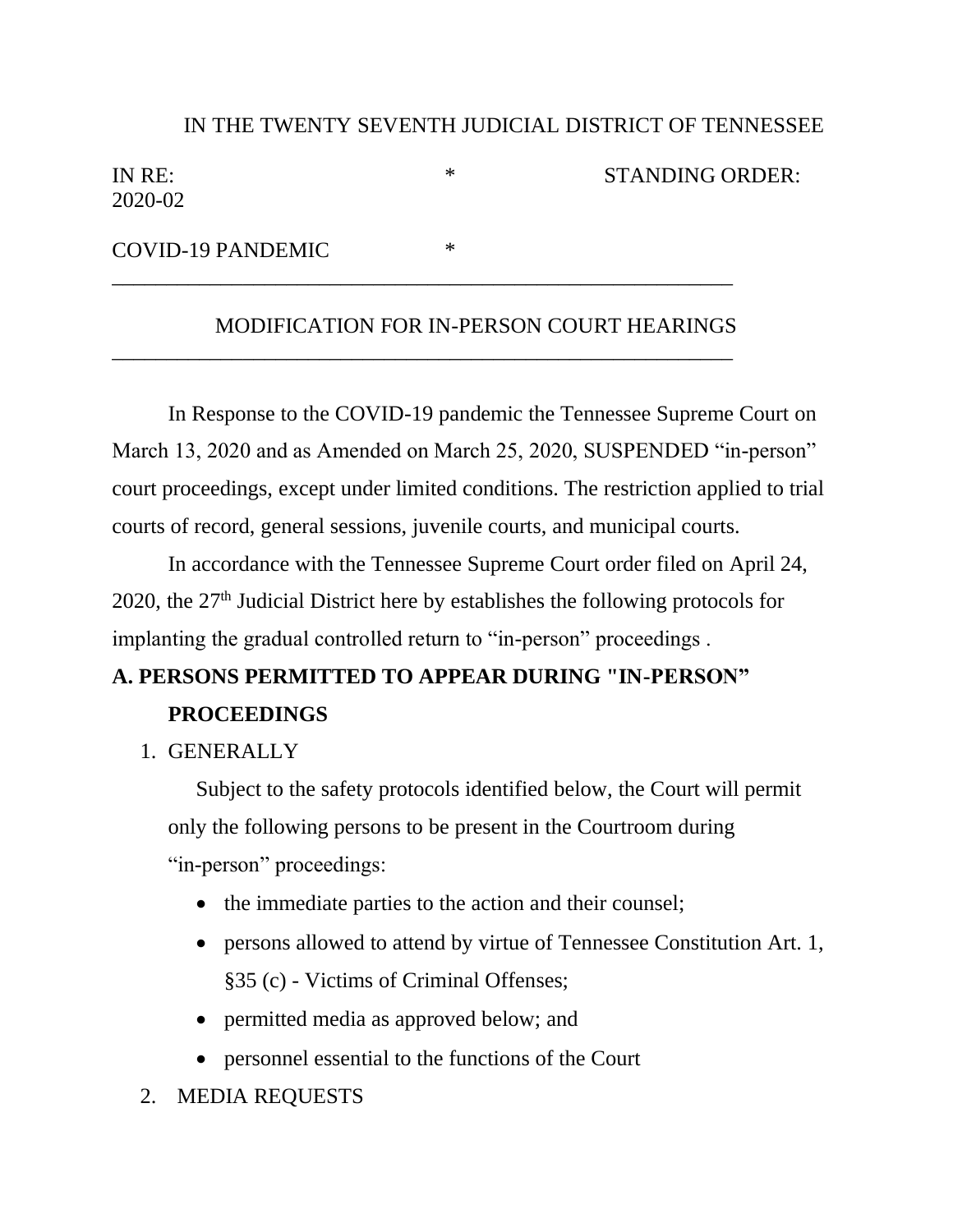Members of the media may attend any "in-person" court proceeding consistent with Tennessee Supreme Court Rule 30, under the Court's "safety protocols":

# **B. SAFETY PROTOCOLS TO BE FOLLOWED DURING "IN-PERSON" HEARINGS**

During "in-person" proceedings, the Courts will adhere to the following public-safety protocols:

## 1. ADVANCED SCREENING OF ALL PERSONS ENTERING THE COURTHOUSE

In conjunction with the Sheriff's staff and municipal police departments, all persons will screened prior to entry to help ensure that symptoms are not currently present or manifesting, and to help ensure that other risk factors are not present. Each person shall be asked to report on the information below, and no person will be allowed admittance that answers affirmatively to any category of information.

The Court recognizes and takes these measures in an attempt to identify and avoid risks that may be detectable, therefore, effective immediately and until further notice, no person, including courthouse staff, counsel, parties, media, and citizens requesting access who fall into any one of the listed categories below shall enter the courthouse, any courtroom, judicial assembly room, or courthouse office space:

- Persons who presently or who have exhibited health conditions in the previous twenty-four (24) hours involving a fever over 100.4, a persistent cough, any shortness of breath, any persistent chest pain, or blush lips or face.
- Persons who have been diagnosed with, or have had contact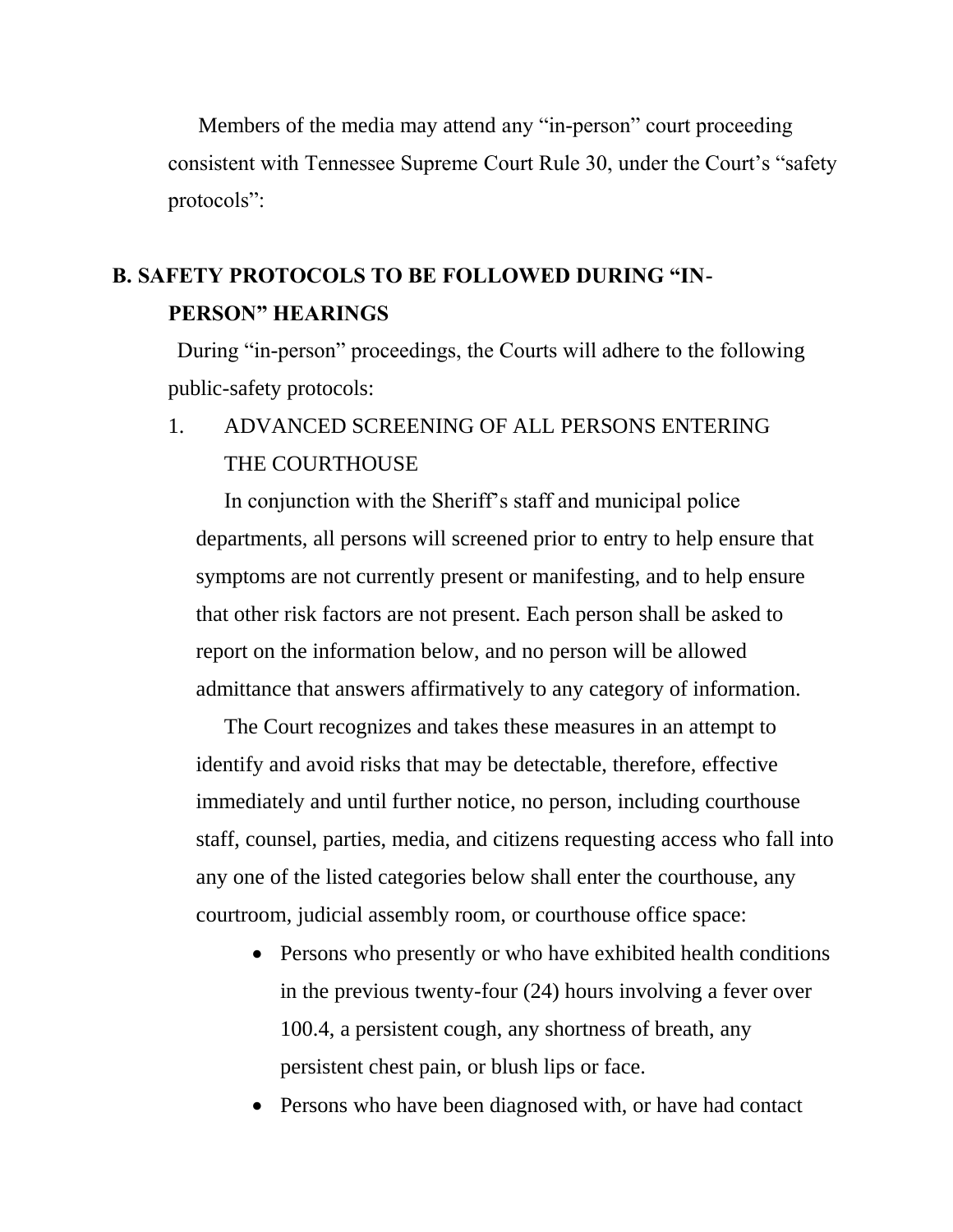with, anyone who has been diagnosed with Covid-19 within the past fourteen (14) days.

- Persons who have been asked to self-quarantine by any doctor, hospital, or health agency.
- Persons who have a recent onset of loss of taste or smell.

## 2. USE OF SOCIAL DISTANCING IN THE COURTROOMS

The Courts will instruct on and enforce social distancing within the Courtroom. The Courts will require at least 6 feet distance between those allowed to be present in the courtroom or waiting area, absent a need to communicate more closely in person.

# 3. AVAILABILITY OF PERSONAL PROTECTIVE EQUIPMENT AND SUPPLIES

The Court will include reminders as to proper coughing and sneezing procedures. The Court will strongly encourage the use of face masks and disposable gloves by those entering the Courthouse facilities, and when available will provide face masks, and will require the use of hand sanitizer, tissues, and no-touch trash receptacles.

### 4. SANITATION OF FACILITIES

The courtroom facilities will be sanitized prior to their use, at regular intervals during the day when in use; and at the conclusion of the day. Sanitation measurers will include the wiping of all surfaces with disposal wipes and/or proper disinfectants.

### **C. SPECIFIC SCHEDULES**

Although, the Courts will continue to utilize and encourage the use of telephone and video conference hearings, the following court schedules will be followed for any in-person court proceedings.

• **CHANCERY COURT**: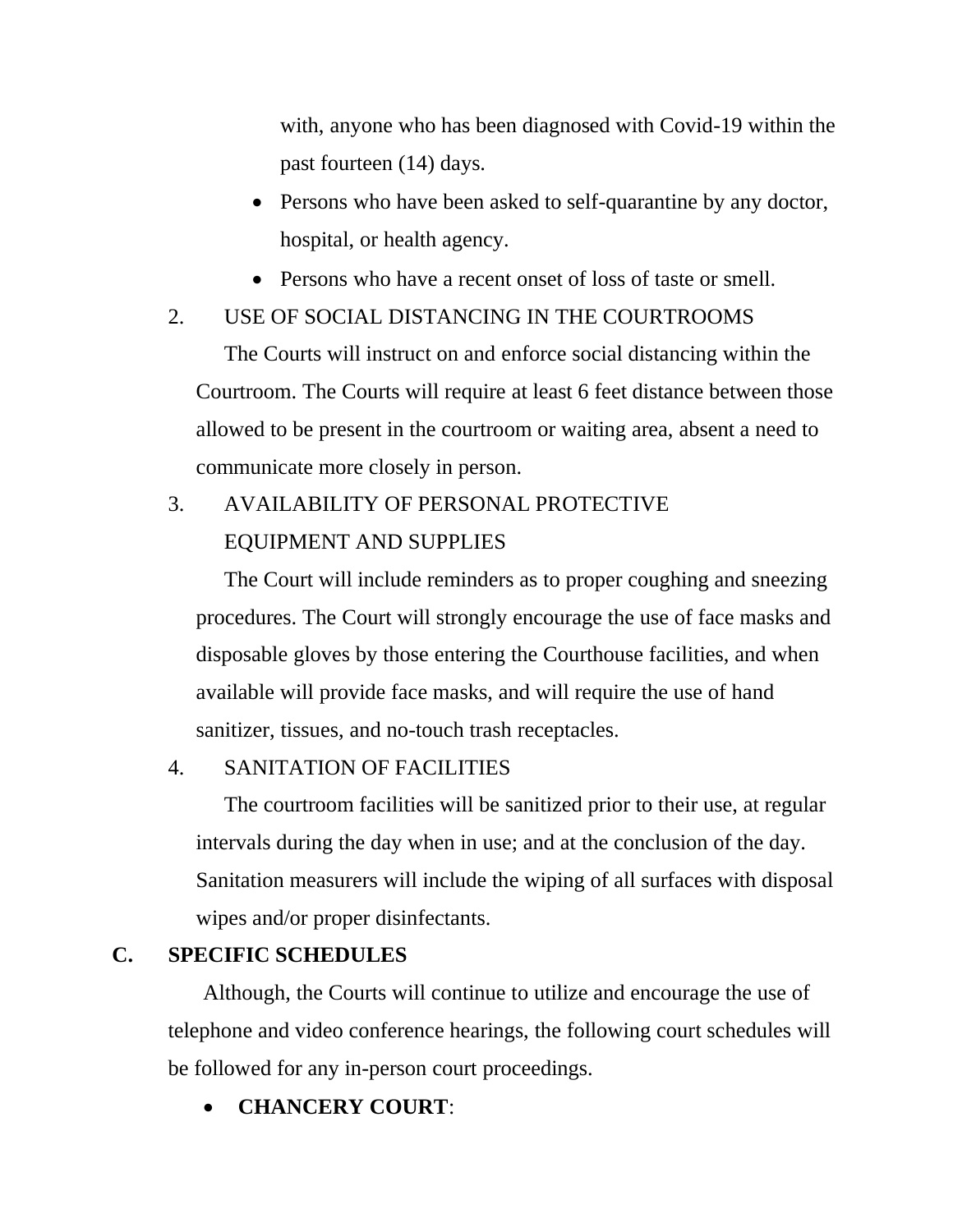Counsel and/or pro-se litigants shall schedule hearings with the Court's scheduling clerk at (731) 364-3276. Each case scheduled shall be set for a specific time by the scheduling clerk. Only one case will be scheduled at a specific time and cases will be staggered accordingly.

## • **CIRCUIT COURT**:

There will be no jury trials through July 3, 2020. Bench Trials and Motion hearings will be scheduled individually with the scheduling clerk at (731) 599-5038. Only one case will be scheduled at any specific time and cases will be staggered accordingly.

## • **WEAKLEY COUNTY GENERAL SESSIONS COURT**:

The Court will utilize the Circuit Courtroom on each Wednesday in May and June for specific settings, and at other times as necessary in accordance with the above guidelines. All hearing shall be scheduled with the Clerk at (731) 364-3455.

### • **OBION COUNTY GENERAL SESSIONS COURT:**

The Court will utilize the Circuit Courtroom on Wednesdays (civil hearings) and Thursdays (criminal hearings) in May and June for specific settings, and at other times as necessary. All hearing shall be scheduled with the Deputy Clerk, Cammie Thompson at (731) 885-1811.

### • **WEAKLEY COUNTY JUVENILE COURT:**

The Juvenile Court will utilize the Circuit Courtroom on each Tuesday in May and June. For any special setting on Tuesday May 26, such shall begin after 11:00 a.m. All hearing shall be scheduled with the Juvenile Court Officer, Keith Jones, at (731) 364-2285.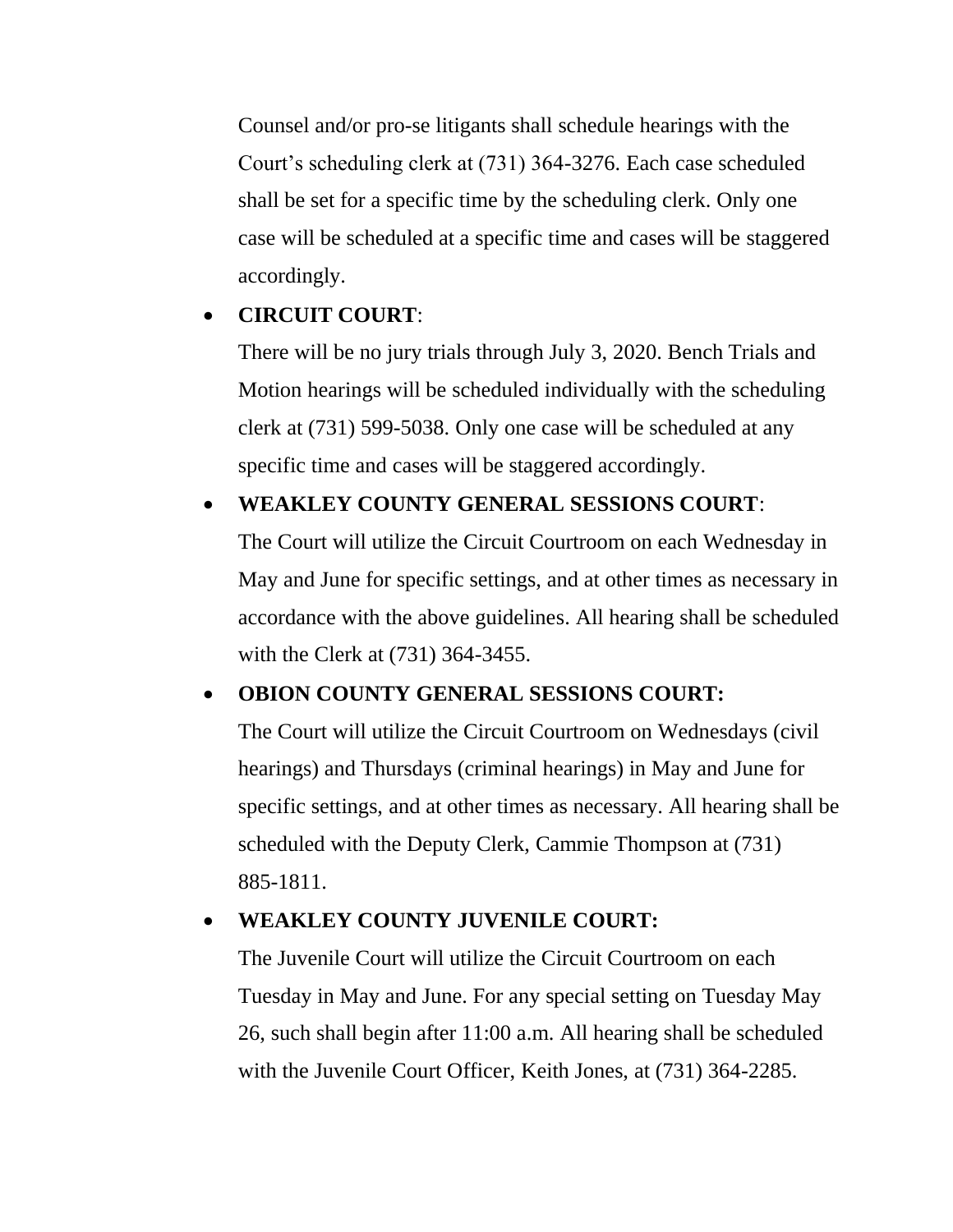### • **OBION COUNTY JUVENILE COURT:**

Counsel and/or pro-se litigants shall schedule hearings with the Court's scheduling clerk, Regina Whaley, at (731) 885-4550. Each case scheduled shall be set for a specific time by the scheduling clerk. Only one case will be scheduled at a specific time and cases will be staggered accordingly.

- **DRESDEN AND GLEASON MUNICIPAL COURTS** will convene every Tuesday in May and June under the strict social distancing criteria set forth above. The Court will limit entry into City Hall and/or the courtroom to ensure proper social distancing.
- **MARTIN MUNICIPAL COURT** will convene on June 9 and 25 under the strict social distancing criteria set forth above. The Court will limit entry into City Hall and/or the courtroom to ensure proper social distancing. The Court will limit entry into City Hall and/or the courtroom to ensure proper social distancing.
- **GREENFIELD MUNICIPAL COURT** will convene on June 8 and 22 under the strict social distancing criteria set forth above. The Court will limit entry into City Hall and/or the courtroom to ensure proper social distancing.
- **SHARON MUNICIPAL COURT** will not convene in the months of May and June but will reconvene on July 13 and 27. The Court will limit entry into City Hall and/or the courtroom to ensure proper social distancing.
- **UNION CITY MUNICIPAL COURT** will convene each Monday beginning May 11, through June 29 under the strict social distancing criteria set forth above. The Court will limit entry into City Hall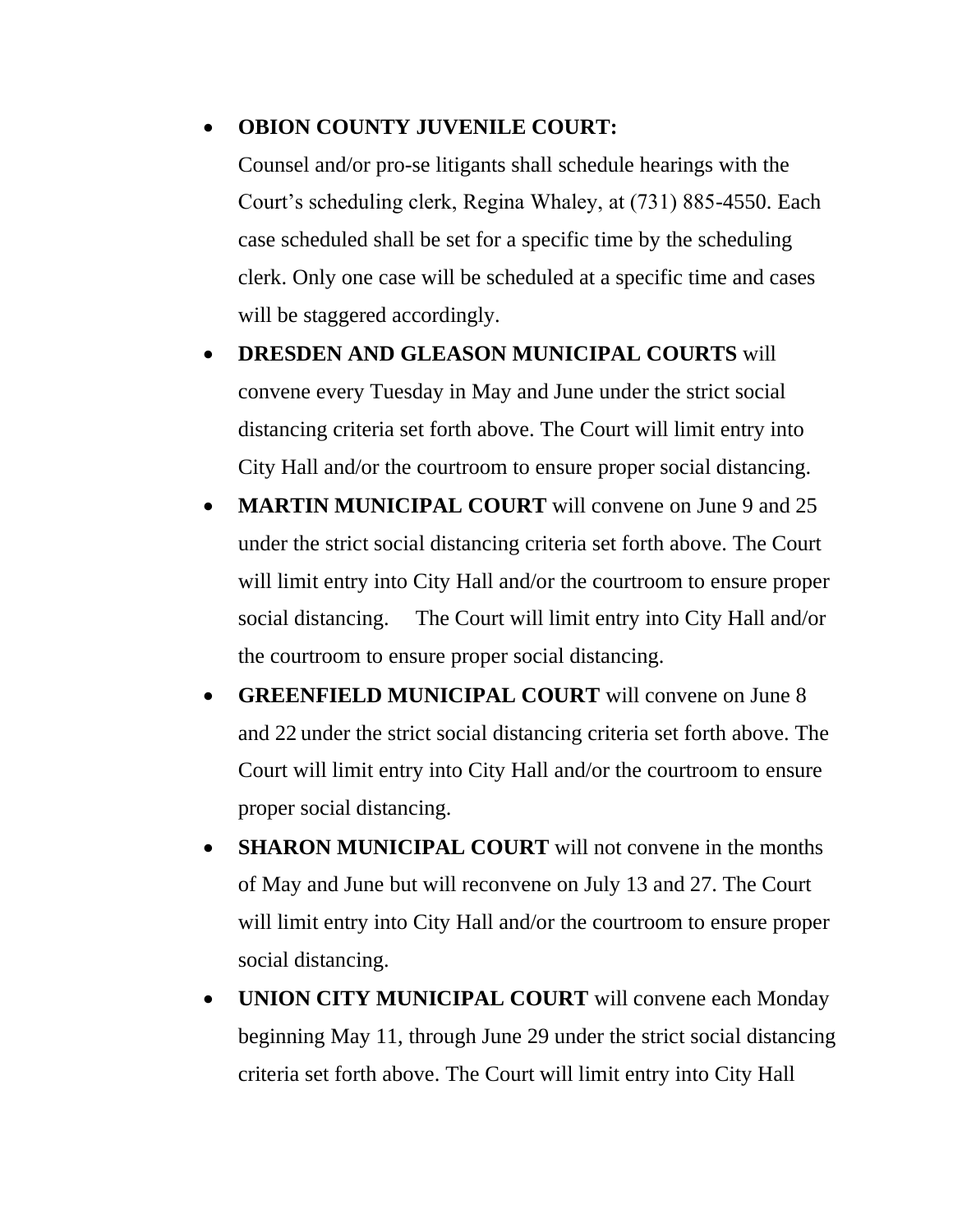and/or the courtroom to ensure proper social distancing.

- **SOUTH FULTON MUNICIPAL COURT** will convene on June 12 under the strict social distancing criteria set forth above. The Court will limit entry into City Hall and/or the courtroom to ensure proper social distancing.
- **TROY MUNICIPAL COURT** will convene on Tuesday May 19, and June 2 and 16 under the strict social distancing criteria set forth above. The Court will limit entry into City Hall and/or the courtroom to ensure proper social distancing.
- **SAMBURG MUNICIPAL COURT** will convene on May 12 and June 9 under the strict social distancing criteria set forth above. The Court will limit entry into City Hall and/or the courtroom to ensure proper social distancing.
- **HORNBEAK MUNICIPAL COURT** will convene on May 26 under the strict social distancing criteria set forth above. The Court will limit entry into City Hall and/or the courtroom to ensure proper social distancing.

The Court has been advised that the Child Support Enforcement Agency does not intend to file or seek in-person hearings or the enforcement of child supportmatters, inluding contempt petitions. They will seek review of this at the end of 30 days.

All municipalities are ordered to follow the safety protocols set forth above.

The guidelines, schedules and protocols are subject to modification by the Supreme Court, or the Presiding Judge of the Twenty Seventh Judicial District of Tennessee.

This Order was done in conjunction with the attendance and input of the